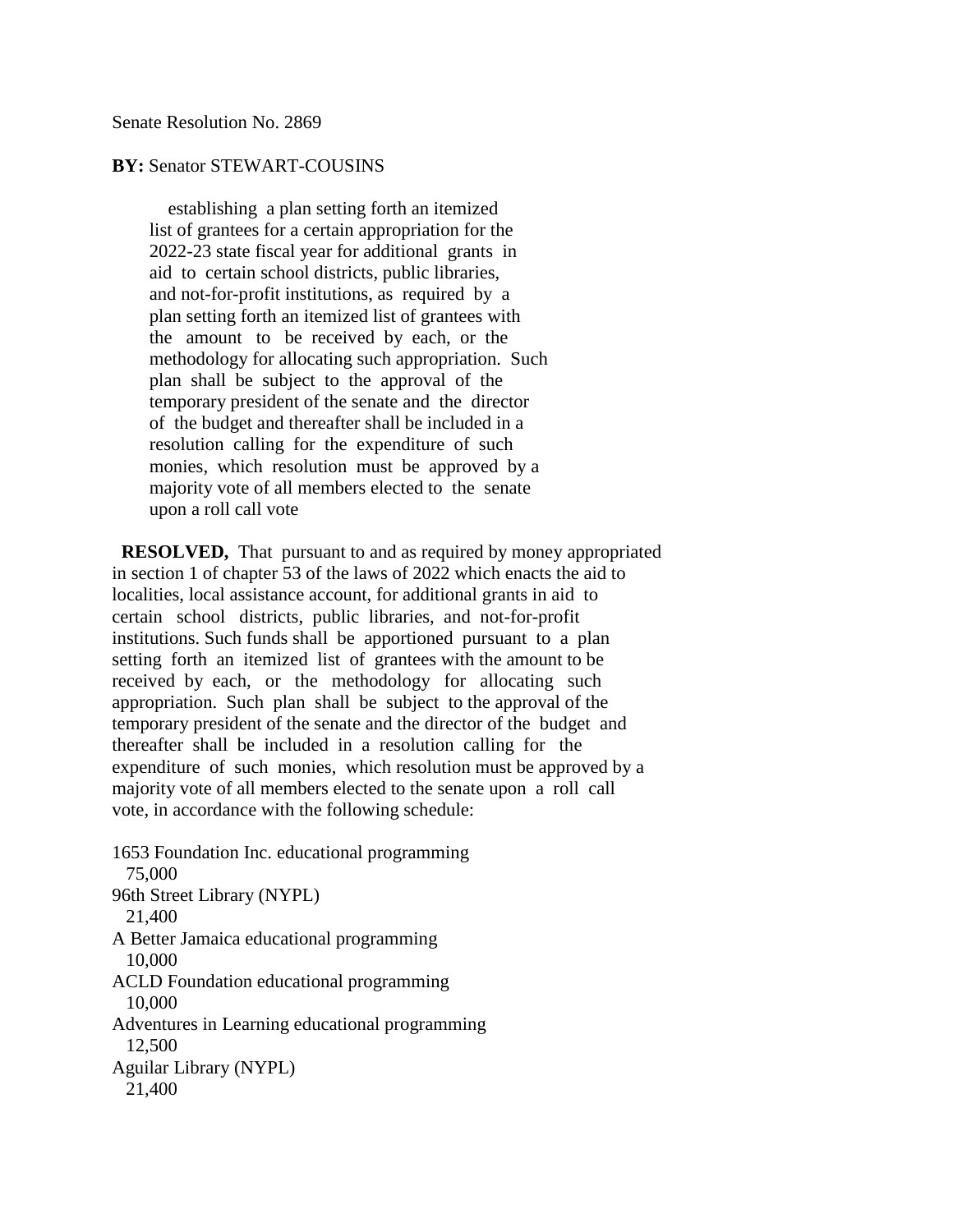Aisling Irish Community Center, Inc. educational programming 15,000 Albany Public Library-Arbor Hill/West Hill Branch 16,500 Albany Public Library-Washington Avenue Branch 16,500 Albert Wisner Public Library 17,000 Allerton Library 10,000 Alley Pond Environmental Center, Inc educational programming 15,000 Arts 10566, Inc. educational programming 50,000 Arverne by the Bay Community Center Inc. educational programming 15,000 Aspen Institute Science & Society Program educational programming 10,000 Asphalt Green, Inc. educational programming 36,000 Aspira of New York, Inc @ PS 151 - Child Care 40,000 Atlantic Theater Company educational programming 20,000 Battalion Community Services, Inc. afterschool education programming 5,000 Battalion Pentecostal Assembly, Inc. educational programming 20,000 Baychester Public Library 10,000 Be'er Hagolah Institutes educational programming 10,000 BioBus, Inc 16,000 Black Girls Sew educational programming 25,000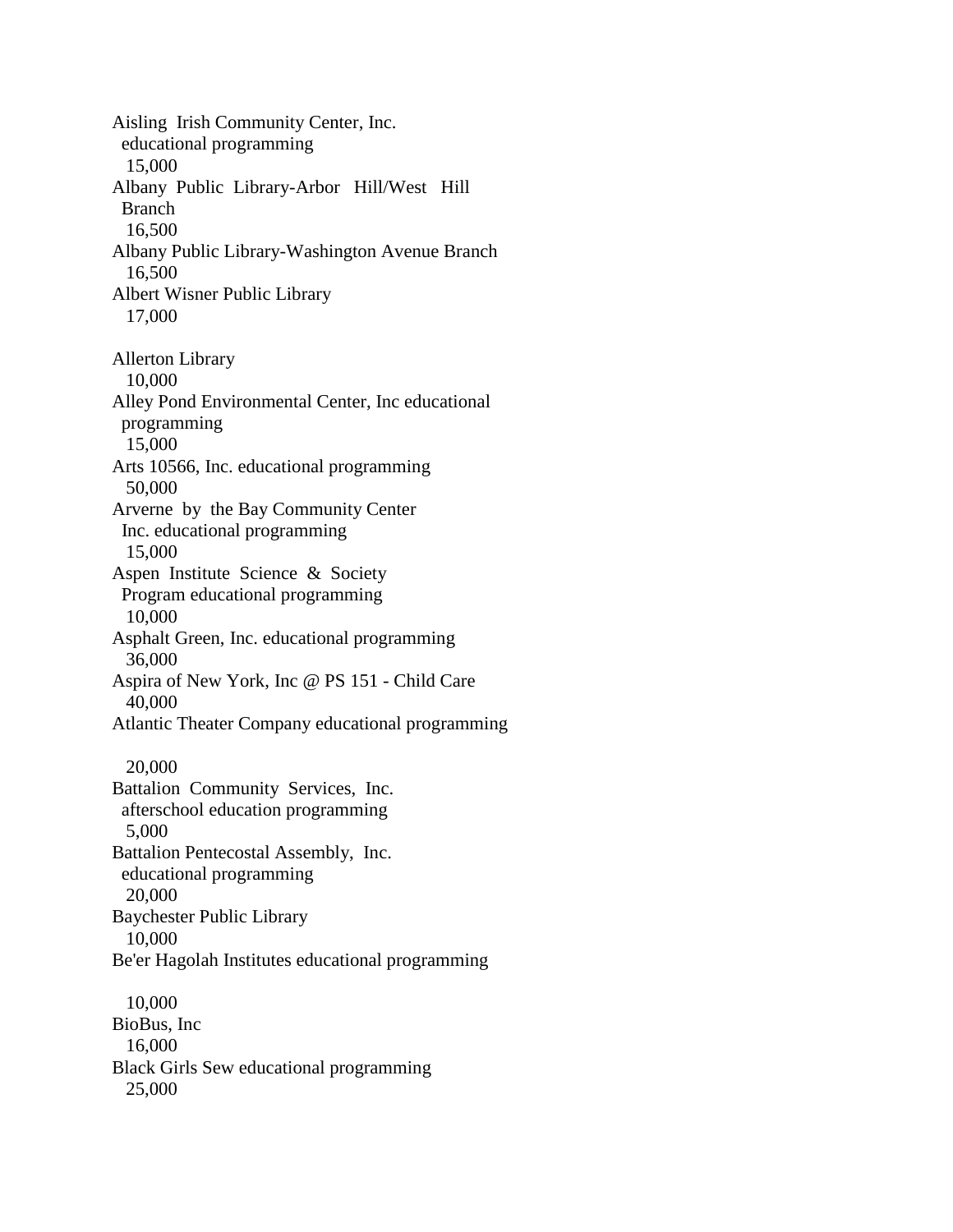Black Men Achieve of Greater Rochester, Inc. educational programming 15,000 Blauvelt Free Library 3,667 Boro Park Jewish Community Council Inc. educational programming 20,000 Boys & Girls Club of New Rochelle educational programming 20,000 Brooklyn Children's Museum educational programming 25,000 Brotherhood/Sister Sol educational programming 30,000 Buffalo and Erie County Public Library - William A Miles Center for African and African-American Studies 100,000 Buffalo Center for Arts and Technology educational programming 50,000 Buffalo City School District 250,000 Buffalo Erie County Public Library 50,000 Buffalo String Works educational programming 35,000 Burchfield Penney- LeRoi Johnson Project educational programming 10,000 Caribbean American Center of New York, Inc. educational programming 20,000 Carlos Tapia Fitkidz Afterschool @ PS 120 30,000 Center for Education Innovation educational programming 50,000 Center for Educational Innovation educational programming 75,000 Center for Educational Innovation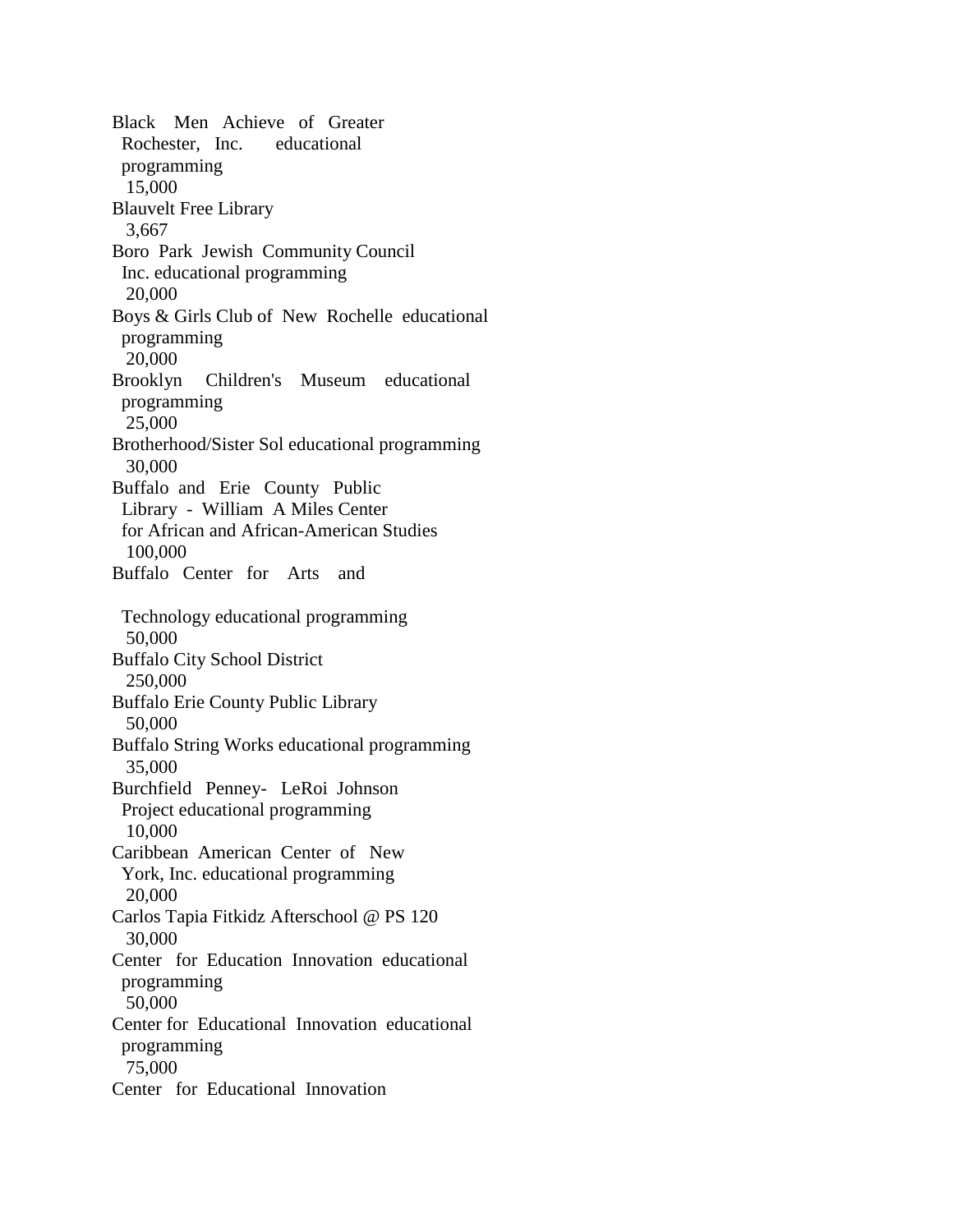Project BOOST educational programming 20,000 Center for Science Teaching and Learning, Inc. educational programming 40,000 Children's Aid educational programming 50,000 Chinese-American Planning Council, Inc educational programming 25,000 City Growers, Inc. educational programming 16,000 City of Tonawanda Public Library 10,000 CNY Jazz educational programming 12,500 CNY Jazz educational programming 12,500 CNY Works, Inc. (Syracuse Build) Educational Programming 100,000 Cohoes Public Library 16,500 Colonial Farmhouse Restoration Society of Bellerose, Inc. educational programming 10,000 Community Lutheran Ministry educational programming 10,000 Community Studies, Inc. educational programming 50,000 Conrad Poppenhusen Association educational programming 10,000 Council of Jewish Organizations of Flatbush, Inc. educational programming 20,000 Crown Heights Youth Collective educational programming 15,000 CUNY Research Foundation on behalf of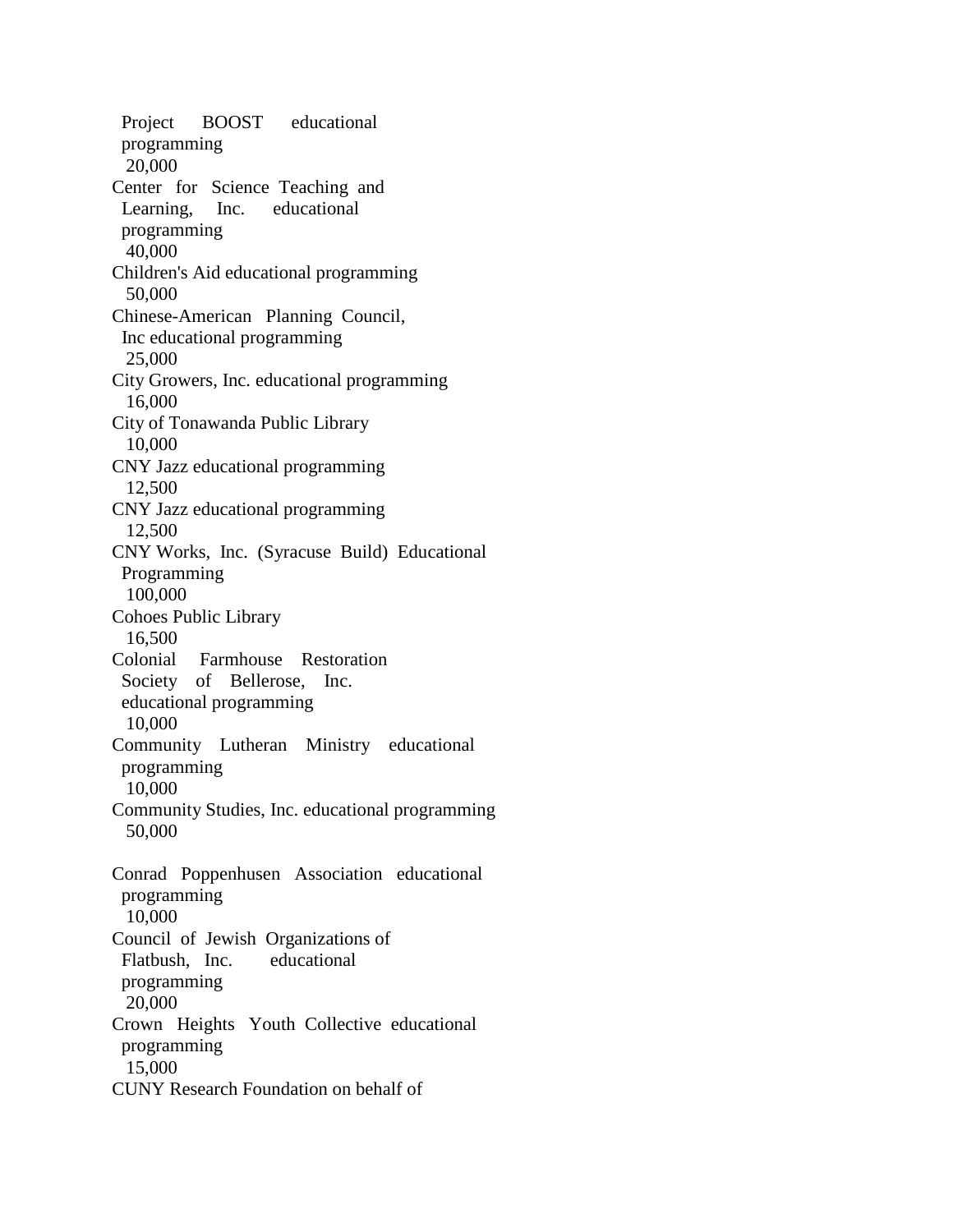Medgar Evers College 20,000 CUNY Research Foundation on behalf of Queensborough Community College 20,000 CUNY Research Foundation on behalf of Queensborough Community College - Performing Arts Center 25,000 Cypress Hills College Success Programs educational programming 30,000 Dance Project of Washington Heights Inc. educational programming 20,000 Dancing Classrooms, Inc. educational programming 10,000 Don Bosco Community Center of Port Chester, Inc. educational programming 15,000 East Williston Public Library 10,000 Eastchester Library 10,000 Eastern Queens Alliance, Inc. educational programming 13,000 Edenwald Library 10,000 Egbe Iwa, Inc educational programming 25,000 Elite Learners educational programming 50,000 Elmont Memorial Public Library 10,000 Empower My Hood educational programming 10,000 Fairport Public Library - Monroe County Library System 17,500 Fairview Community Corporation d/b/a Friends of TDYCC educational programming 40,000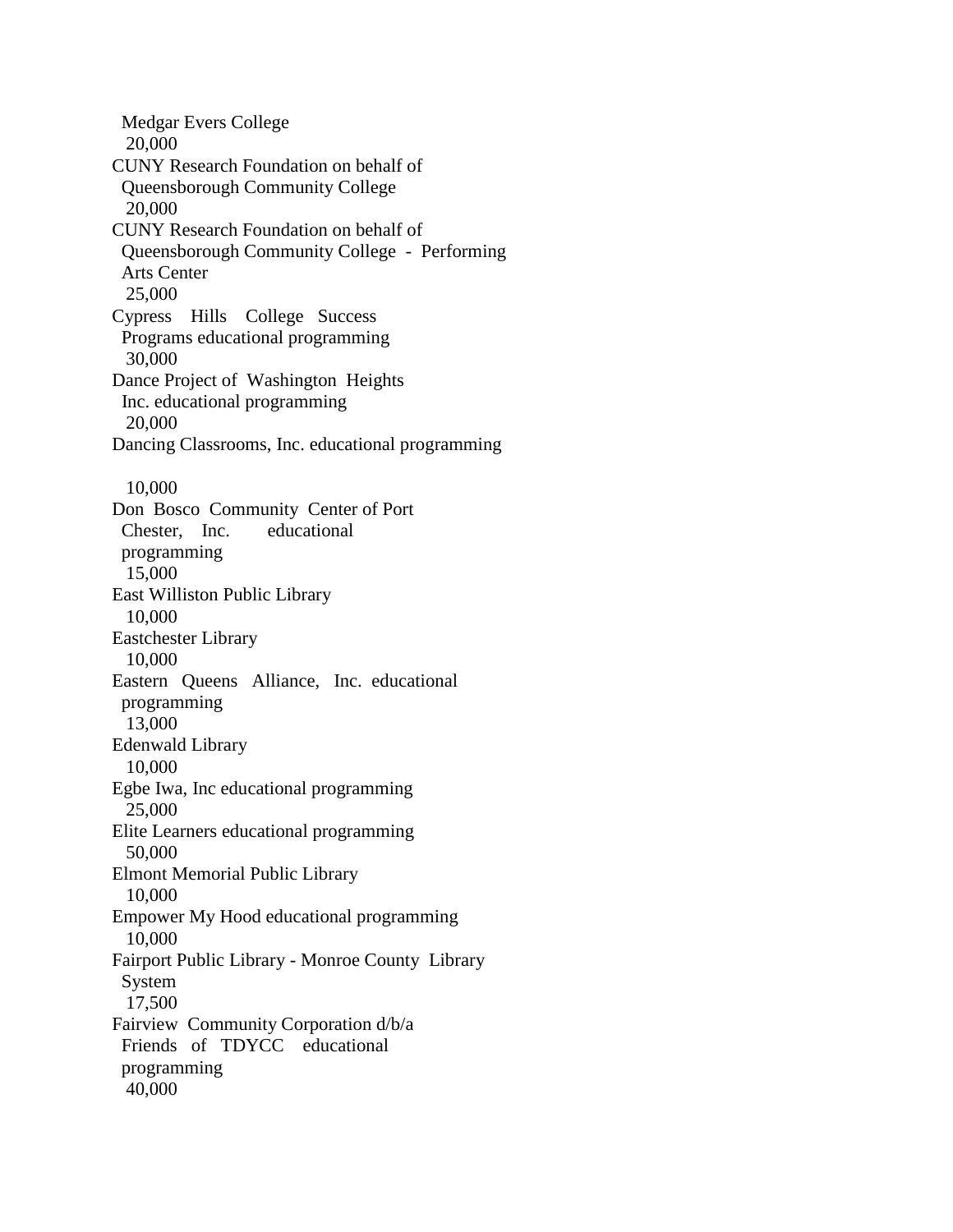FarRock strong Incorporated educational programming 7,000 Federation of Italian American Organization of Brooklyn, LTD educational programming 50,000 Finkelstein Memorial Library 3,664 Floral Park Public Library 10,000 Florida Public Library 17,000 Girls Incorporated of Long Island educational programming 10,000 Girls with Knowledge educational programming 50,000 Global Kids, Inc. educational programming 45,000 Good Shepherd Services educational programming 10,000 Goshen Public Library & Historical Society 17,000 Grand Island Memorial Library 10,000 Great Neck Library 10,000 Greenburgh-Eleven UFSD 40,000 Greenburgh-North Castle UFSD 30,000 Greenburgh-Graham UFSD 30,000 Greenwich House educational programming 10,000 Greenwood Lake Public Library 17,000 Guyana Cultural Association of New York, Inc. educational programming 10,000 Haverstraw King's Daughters Public Library 3,667 Hempstead Economic Opportunity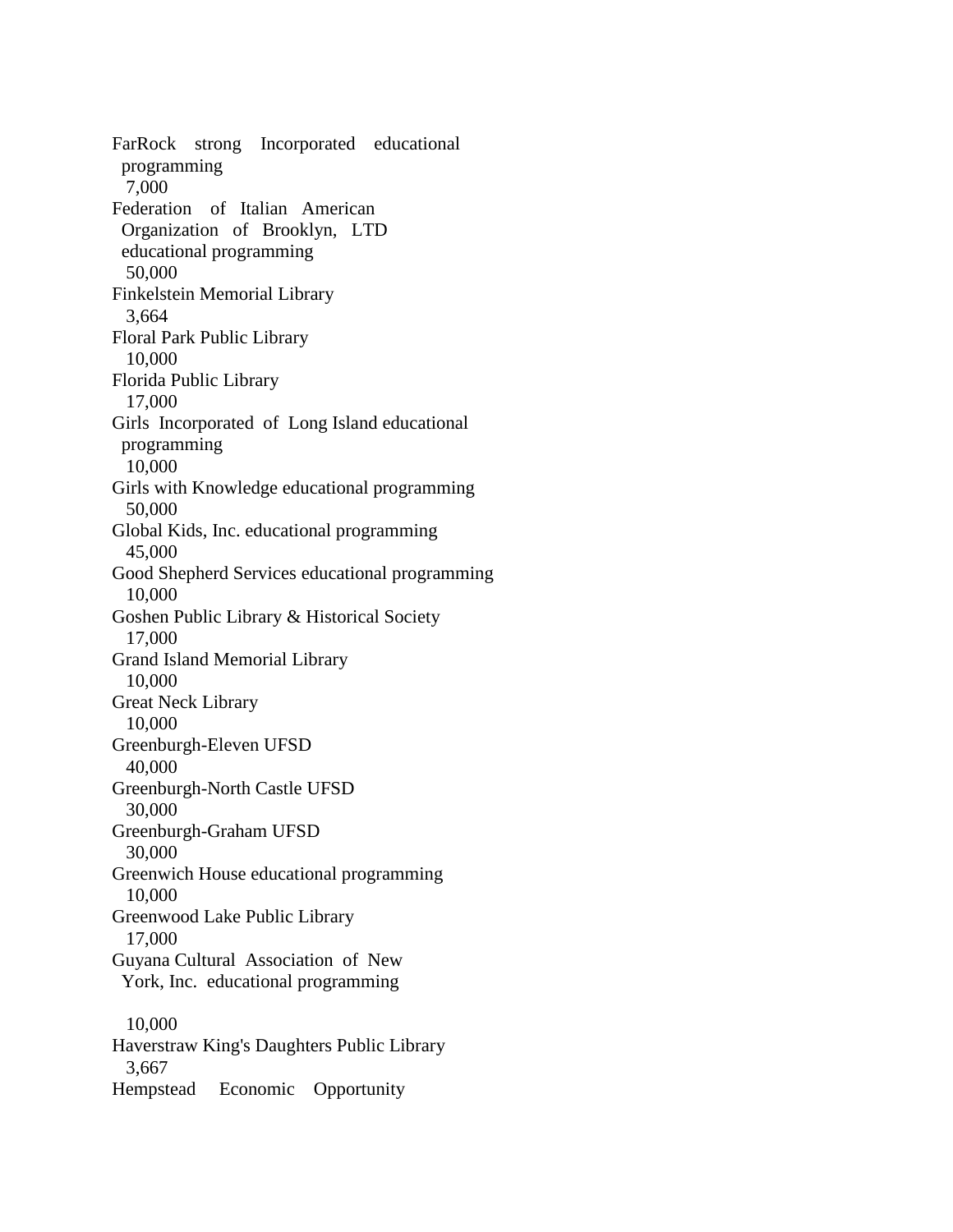Commission of Nassau County educational programming 35,000 Hempstead Union Free School District 50,000 High Bridge Library (NYPL) 21,400 Hillside Public Library 10,000 Holocaust & Human Rights Education Center educational programming 20,000 Holocaust & Human Rights Education Center educational programming 35,000 Holocaust Museum and Study Center educational programming 15,000 Hudson Guild educational programming 35,000 Huguenot Historical Society educational programming 75,000 Huntington Arts Council educational programming 10,000 Huntington Historical Society educational programming 10,000 Ifetayo Cultural Arts Academy educational programming 12,500 Ifetayo Cultural Arts Academy educational programming 50,000 Irondequoit Public Library - Monroe County Library System 17,500 IS 125q 30,000 Island Park Library 65,000 Jazz Power Initiative educational programming 20,000 Jericho Public Library 10,000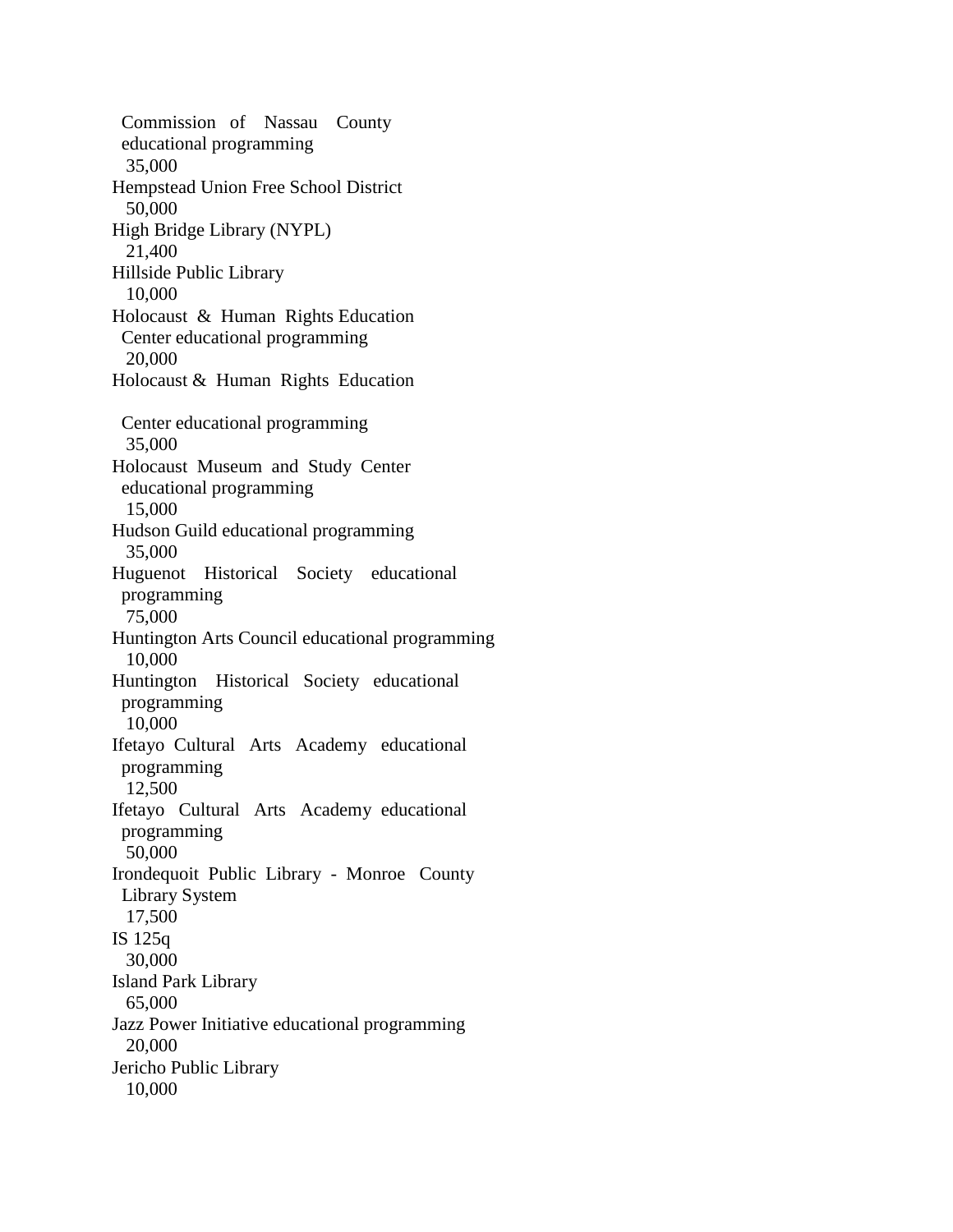Jerome Hardeman Early Childhood Center - SCO Family of Services educational programming 100,000 Junior Achievement of New York educational programming 45,000 Junior Achievement of New York educational programming 50,000 Kingsbridge Heights Community Center educational programming 40,000 Lakeview Public Library 15,000 Latino Youth Development and Resource Center educational programming 30,000 Light A Candle For Literacy educational programming 10,000 Literacy Volunteers of Rochester, Inc. educational programming 40,000 Literacy, Inc educational programming 20,000 Long Beach Library 65,000 Long Island Latino Teachers Association, Inc. educational programming 10,000 Madison Square Boys & Girls Club educational programming 50,000 Manhasset Public Library 10,000 Mary Mitchell Family & Youth Center educational programming 50,000 Middle College High School 30,000 Middletown Thrall Library 17,000 Mindbuilders educational programming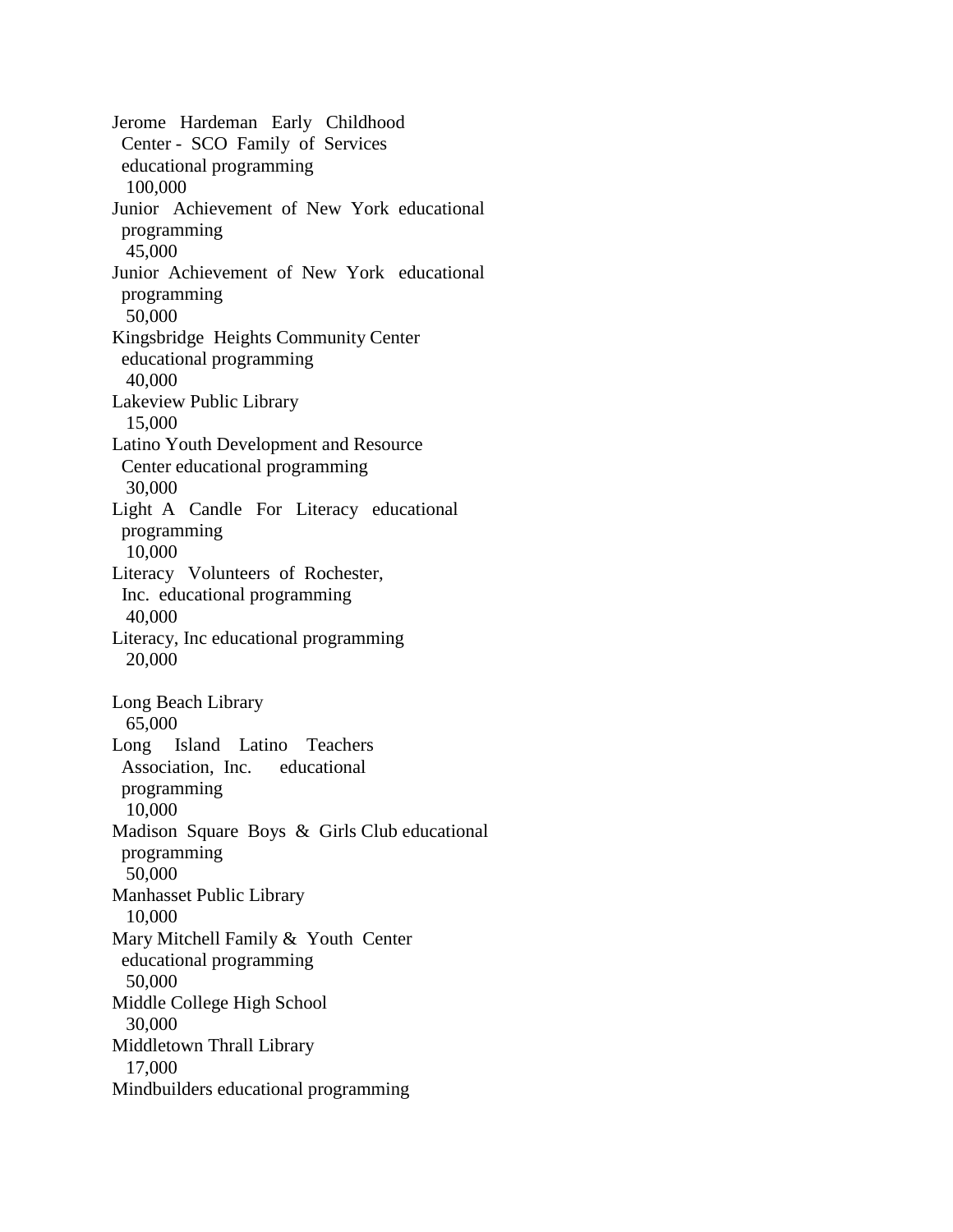10,000 Mineola Memorial Library 10,000 Minisink Valley Public Library 17,000 Mott Haven Library (NYPL) 21,400 Mount Vernon Public Library 10,000 Nanuet Public Library 3,667 National Society for Hebrew Day Schools educational programming 20,000 New City Free Library 3,665 New Era Creative Space, Inc. educational programming 50,000 New Flexhoops Inc. educational programming 10,000 New York City Chess Services Inc. educational programming 14,000 New York Edge educational programming 30,000 New York Edge educational programming 75,000 New York Edge educational programming 20,000 New York Edge educational programming 20,000 New York Edge, Inc educational programming 40,000 New York Public Library (NYPL) 25,000 New York State Athletic Trainers Association educational programming 10,000 New York United Jewish Association, Inc. d/b/a Jewish Community Council of Marine Park educational programming 10,000 NewFlex Youth Programs educational programming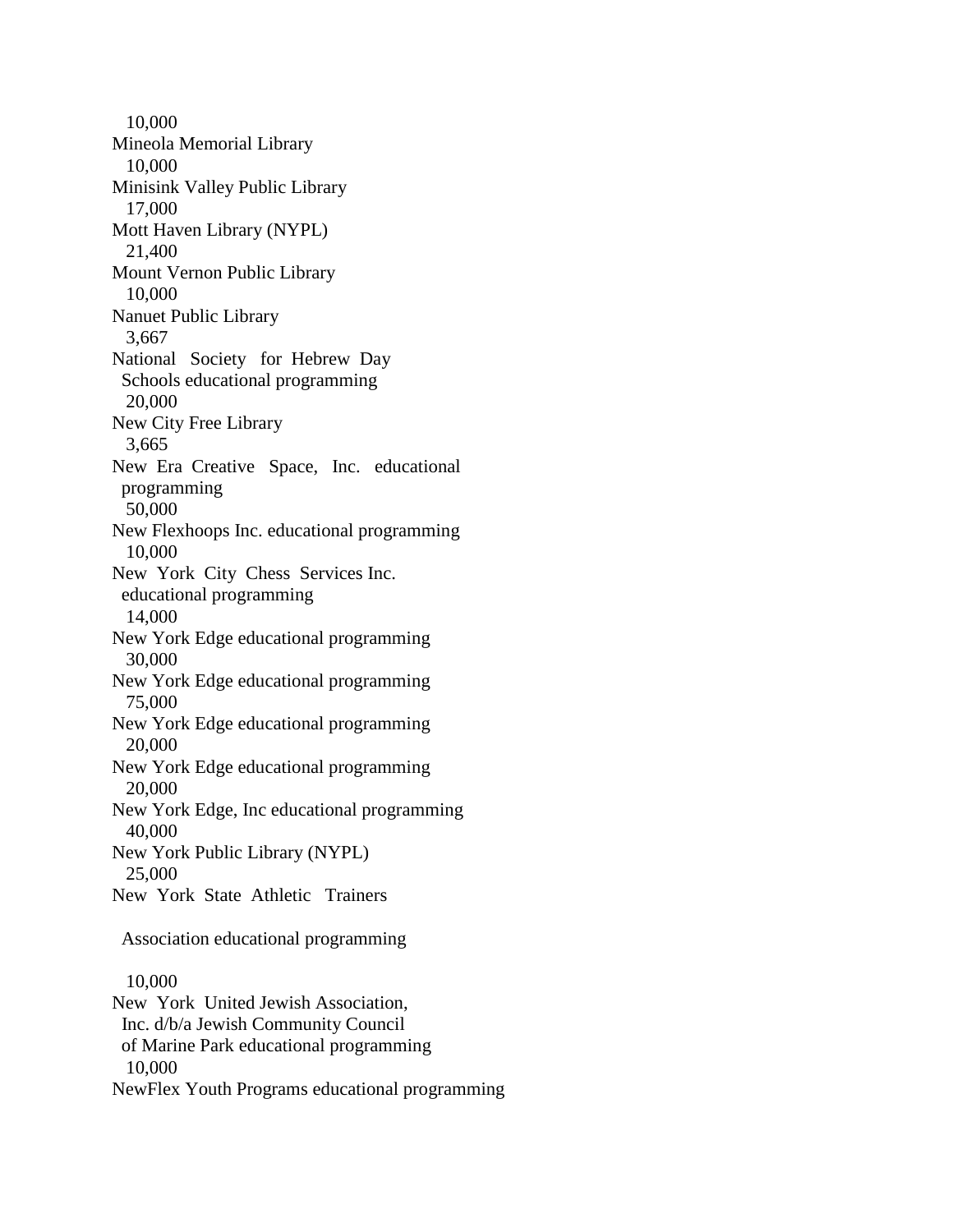10,000 NIA Community Services Network educational programming 25,000 NineZero Leadership Organization educational programming 15,000 North Bronx National council of Negro Women Child Development Center educational programming 10,000 Northport Historical Society educational programming 10,000 Nyack Library 3,667 NYSARC, Inc. educational programming 10,000 Oceanside Union Free School District 20,000 Onondaga County Public Libraries - Community Library of DeWitt & Jamesville 10,000 Onondaga County Public Libraries - East Syracuse Free Library 10,000 Onondaga County Public Libraries - Fairmount Community Library 10,000 Onondaga County Public Libraries - Fayetteville Free Library 10,000 Onondaga County Public Libraries - Manlius Library 10,000 Onondaga County Public Libraries - Maxwell Memorial Library 10,000 Onondaga County Public Libraries - Minoa Free Library 10,000 Onondaga County Public Libraries -Solvay Public Library 10,000 Onondaga County Public Library - Mundy Library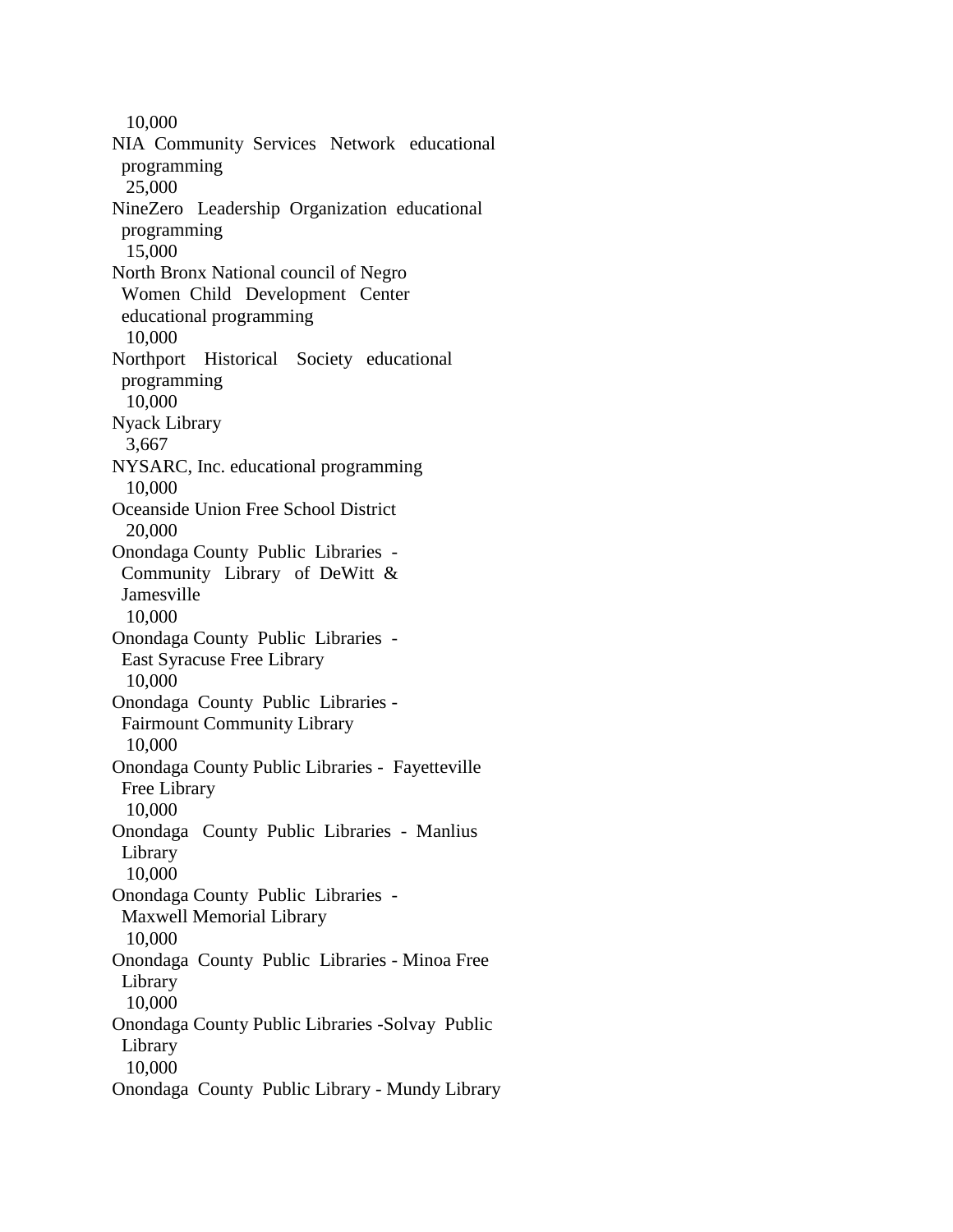Branch 22,500 Opening Act educational programming 25,000 Orangeburg Library 3,667 P.S. X140 The Eagle School 25,000 Pakistani Americans in the Town of Huntington educational programming 15,000 Palisades Free Library 3,667 Partnerships in Education to Avoid Criminal Justice System Entry (P.E.A.C.E.) Afterschool Program, Inc educational programming 20,000 Pearl River Public Library 3,667 Peekskill City School District 35,000 Penfield Public Library - Monroe County Library System 20,000 Performance Zone Inc. (Rochester Artist Collaborative) educational programming 25,000 Piermont Library District 3,667 Pittsford Community Library - Monroe County Library System 20,000 Port Washington Public Library 15,000 Port Jervis free Library 17,000 PS 11q 30,000 PS 152q 30,000 PS 199q 30,000 PS 23K Carter G. Woodson Elementary School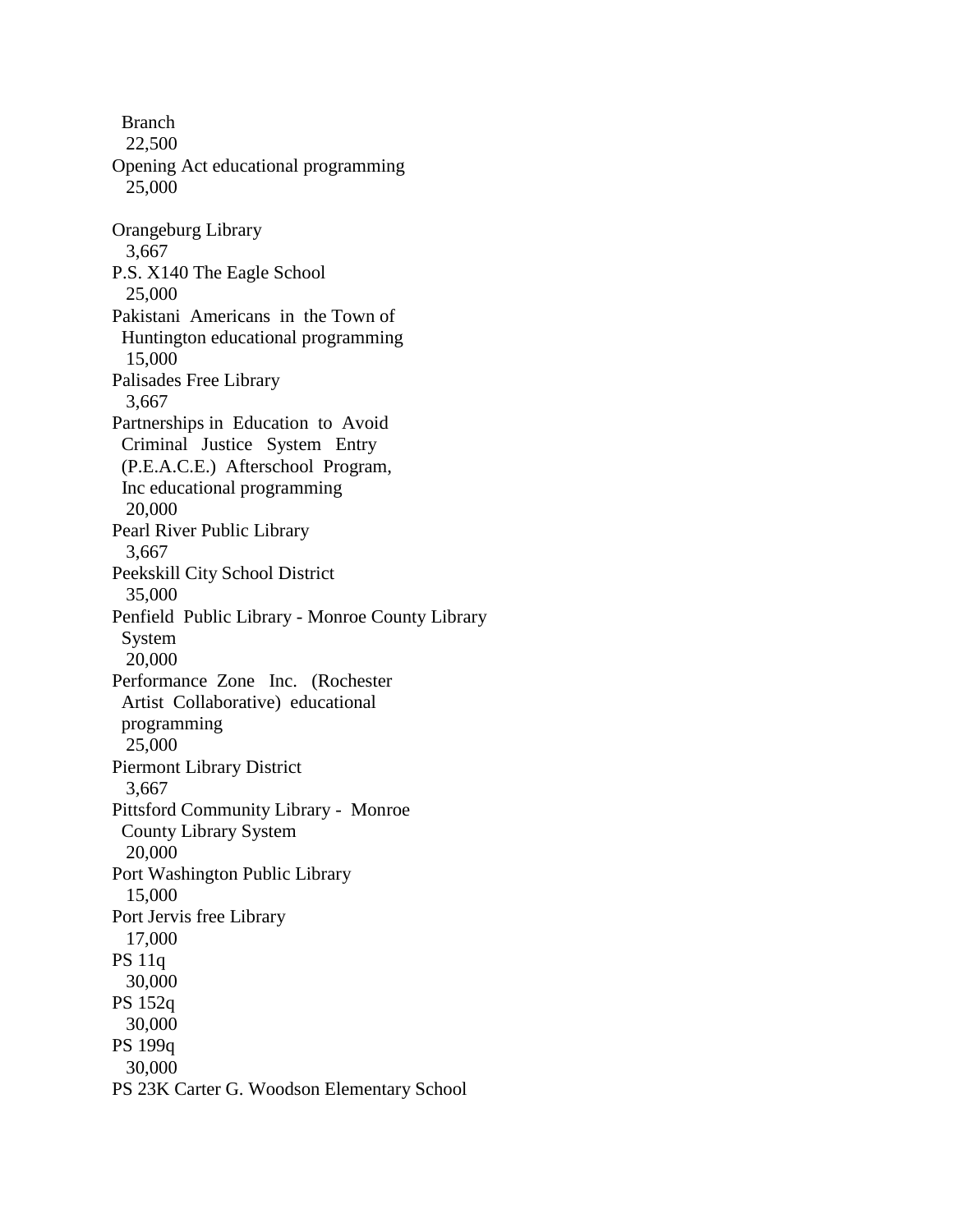| 20,000                                                |
|-------------------------------------------------------|
| PS 242-Queens                                         |
| 25,000                                                |
| PS 361q                                               |
| 30,000                                                |
| PS 84q                                                |
| 30,000                                                |
| PS12q<br>30,000                                       |
| PS150q                                                |
| 30,000                                                |
| PS151q                                                |
| 30,000                                                |
| ps70q                                                 |
| 30,000                                                |
| PS9-Q Walter Reed School                              |
| 30,000                                                |
|                                                       |
| PS9: The Sarah Smith Garnet School                    |
| 20,000                                                |
| Queens Public Library--Forest Hills branch            |
| 5,000                                                 |
| Queens Public Library--Lefferts branch                |
| 5,000                                                 |
| Queens Public Library--Middle Village branch<br>5,000 |
| Queens Public Library--North Forest Park branch       |
| 5,000                                                 |
| Queens Public Library--Rego Park branch               |
| 5,000                                                 |
| Queens Public Library--Woodhaven branch               |
| 5,000                                                 |
| Queens Technical High School                          |
| 30,000                                                |
| Quest Youth Organization, Inc. educational            |
| programming                                           |
| 12,500                                                |
| Race 4 Excellence educational programming             |
| 25,000                                                |
| Reher Center for Immigrant Culture                    |
| and History educational programming                   |
| 50,000                                                |
| Remember the Triangle Fire Coalition                  |
| educational programming                               |
| 10,000                                                |
|                                                       |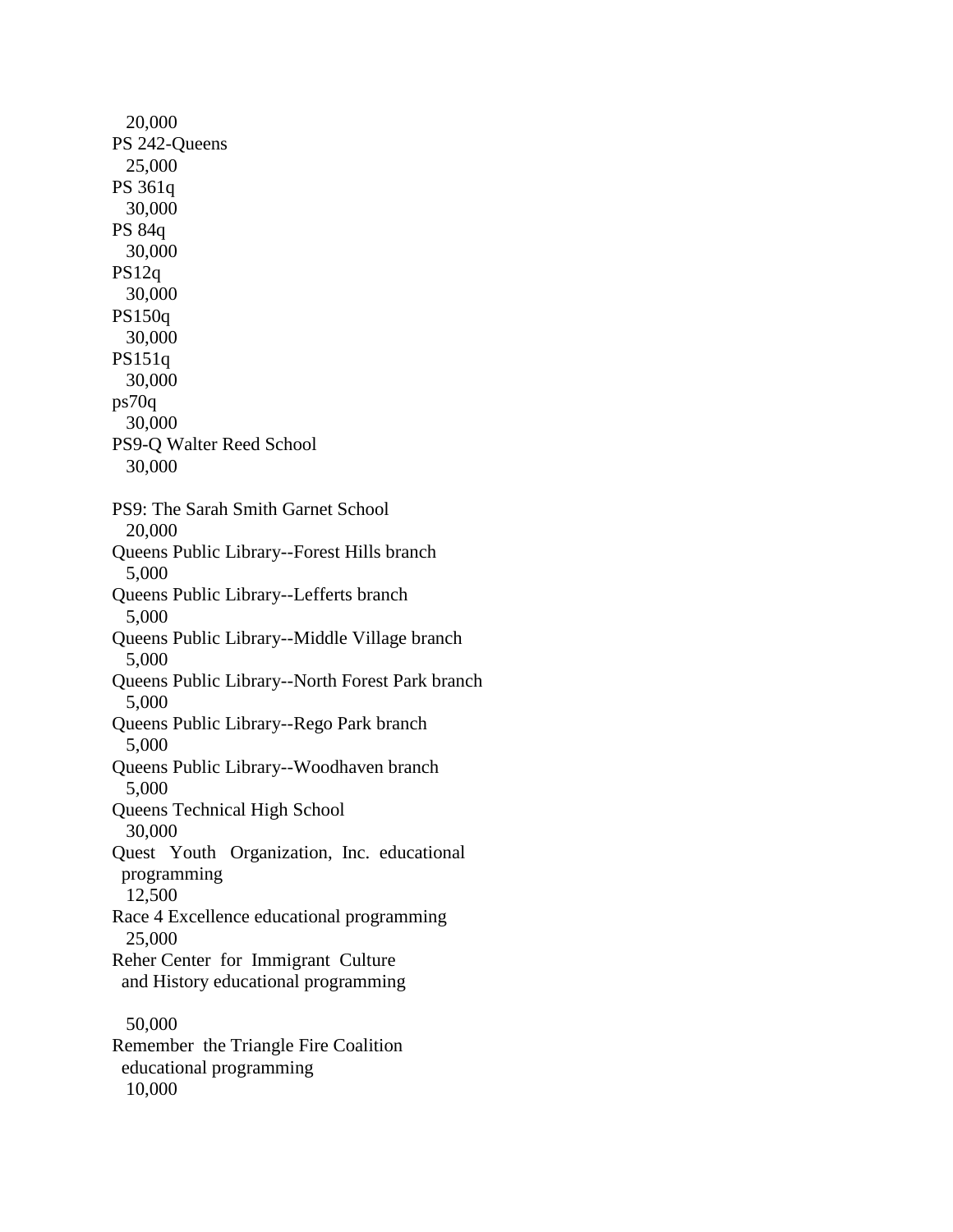Rensselaer Public Library 16,500 Robert A. Fahr Watervliet Public Library 16,500 Rochdale Village Social Services Inc. educational programming 20,000 Rochester City School District 250,000 Rochester Public Library 25,000 Rochester Public Library - Monroe County Library System 20,000 Rockland Conservatory of Music educational programming 20,000 Roosevelt Island Public Library (NYPL) 21,400 SBH Community Service Network, Inc. educational programming 20,000 Sedgewick Library (NYPL) 21,400 Shelter Rock Library 10,000 Showing Hearts Foundation educational programming 20,000 Sister to Sister International educational programming 30,000 Sloatsburg Public Library 3,667 St. Agnes Library (NYPL) 21,400 STEM Alliance of Larchmont-Mamaroneck, Inc (DBA The STEM Alliance) educational programming 30,000 Suffern Free Library 3,667 Suffolk County Vanderbilt Museum educational programming 10,000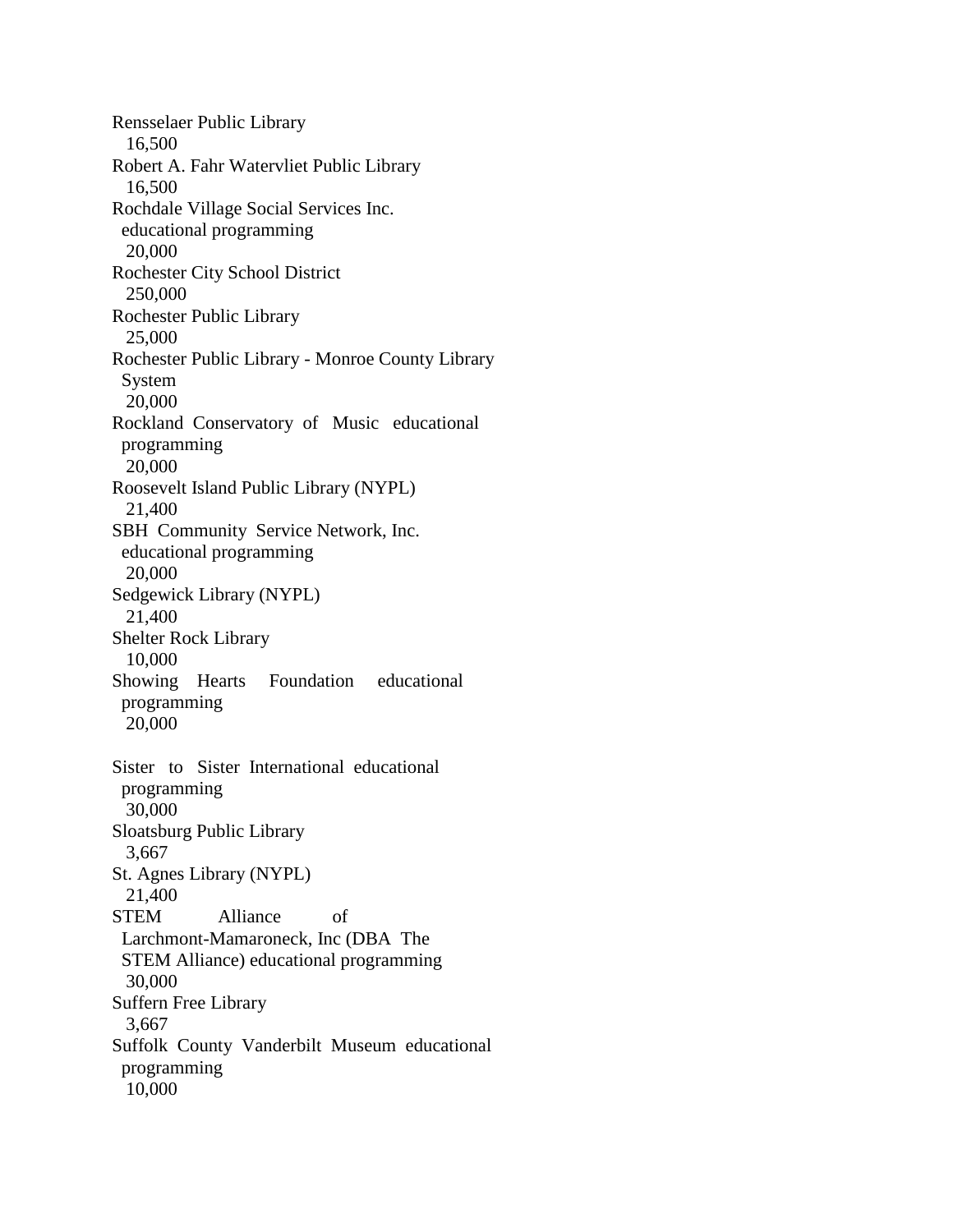SUNY Research Foundation on behalf of Bronx Educational Opportunity **Center**  50,000 Supporting Our Youth & Adults Network, Inc. educational programming 10,000 Syracuse City School District 250,000 Tappan Free Library 3,667 Teens for Food Justice, Inc. educational programming 10,000 The 92nd Street Y, New York educational programming 50,000 The Bryant Library 10,000 The Fresh Air Fund educational programming 20,000 The Greenville Resource Center educational programming 16,000 The Hagedorn Little Village School 10,000 The Jamaica Center for Arts & Learning (JCAL) educational programming 20,000 The Murray Hill Academy 35,000 Town of Tonawanda Kenilworth Branch Library 10,000 Transportation Alternatives educational programming 10,000 Tropicalfete, Inc. educational programming 20,000 Troy Public Library 16,500 Union Free School District Number 12 Town of Greenburgh (ADBA:

Greenburgh-North Castle UFSD)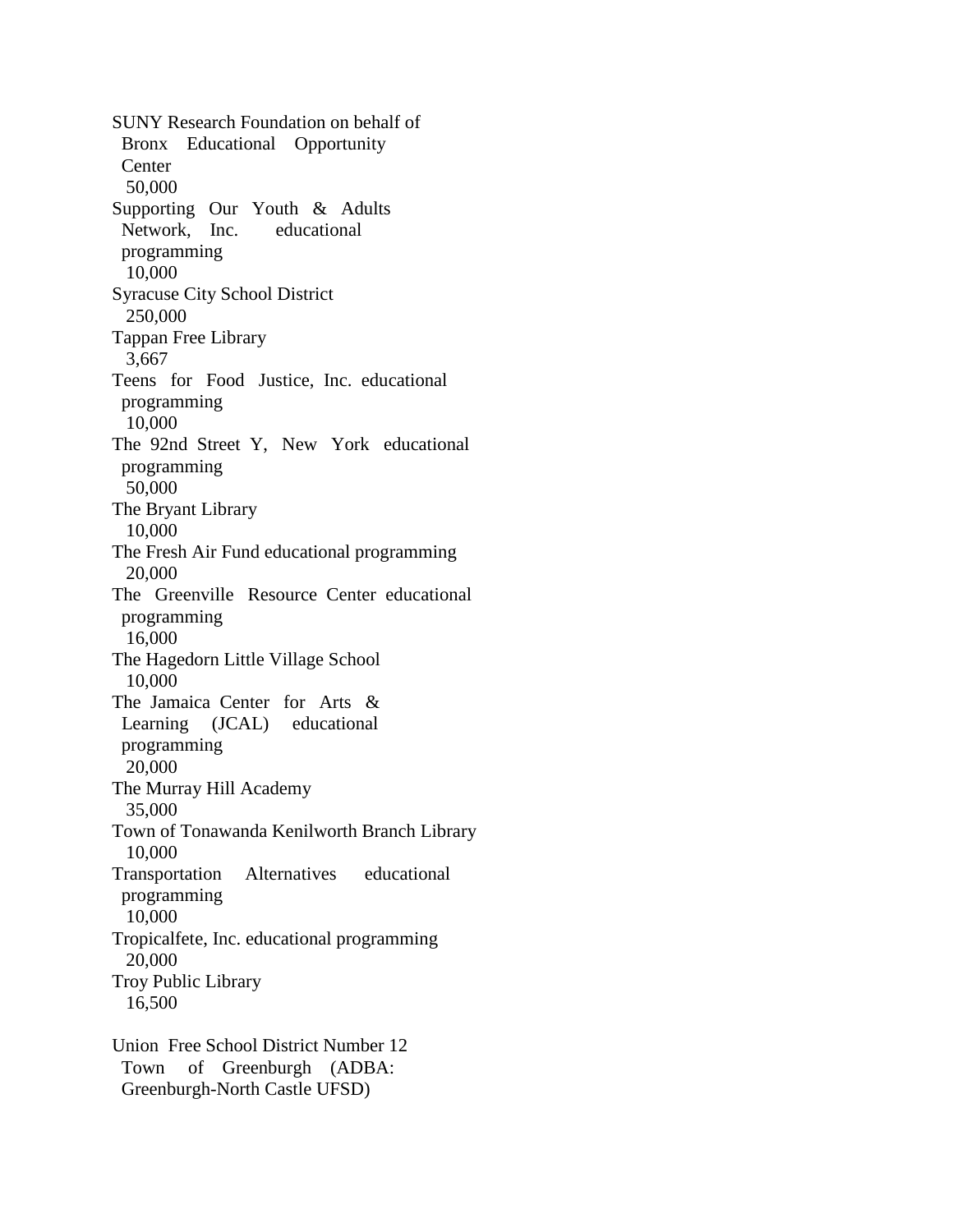15,000 United Activities Unlimited educational programming 100,000 Uptown Stories, Inc. educational programming 10,000 Valley Cottage Free Library 3,667 Village of Kenmore Branch Library 10,000 Vision Urbana, Inc. educational programming 16,000 Wadleigh Secondary School For The Performing & Visual Arts 35,000 Wakefield Library 10,000 WESTCHESTER COMMUNITY OPPORTUNITY PROGRAM INC (Eastchester Community Action Program - ECAP) educational programming 20,000 West Nyack Free Library 3,667 Westbury Memorial Public Library 10,000 Westchester Jewish Community Services, Inc. educational programming 15,000 William Cullen Bryant High School 30,000 Williamsbridge NAACP educational programming 10,000 Williston Park Public Library 10,000 Women's Enterprise Development Center, Inc. educational programming 20,000 Woodlawn Library 10,000 Woodward Children's Center educational programming 10,000 Yonkers African American Heritage